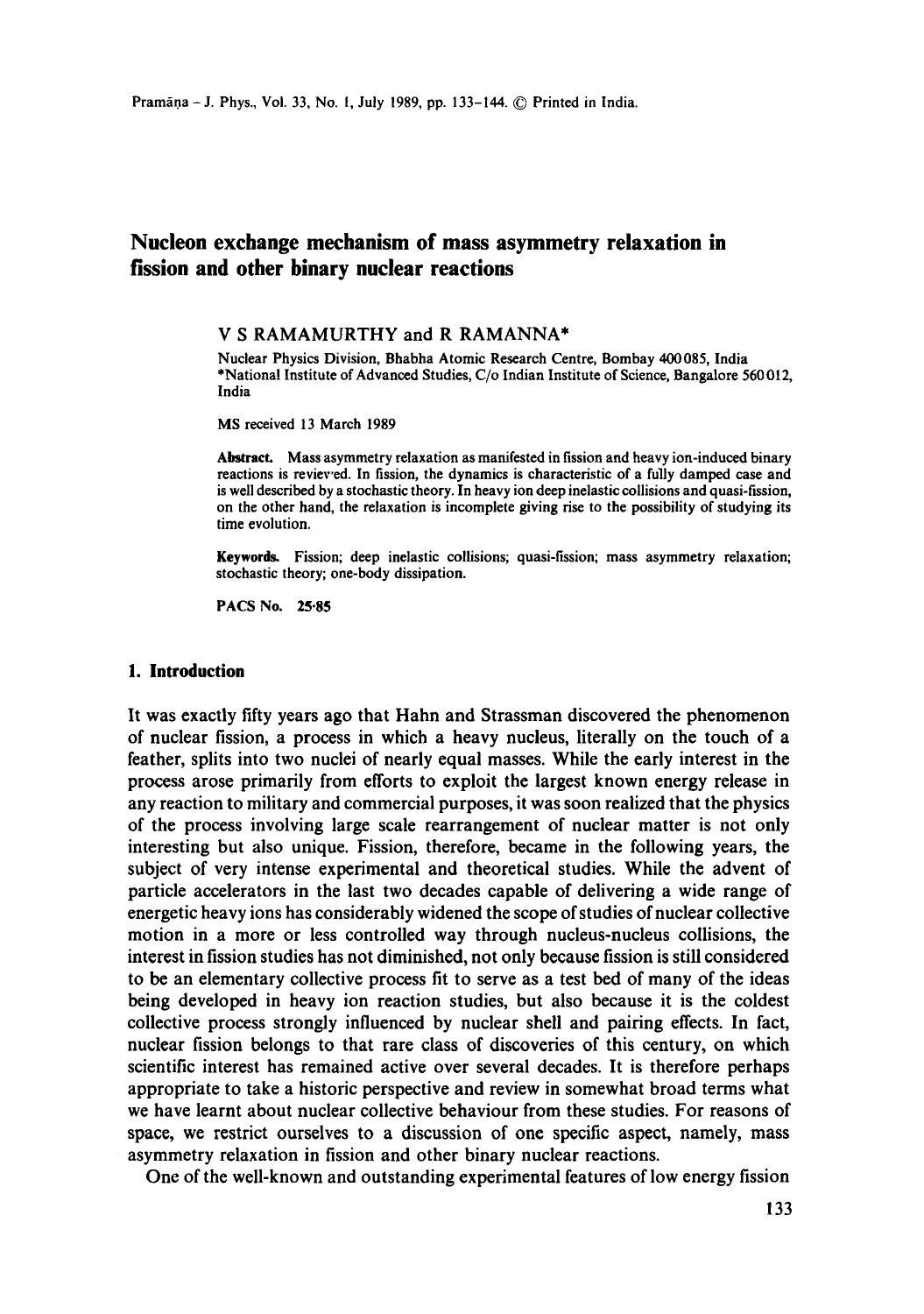is the asymmetric mass division (Vandenbosch and Huizenga 1973). While it became fairly obvious very early in the history of fission research that nuclear shell effects of the nascent fragments play a part in deciding the fragment mass distributions, the mechanism leading to the observed distributions was far from understood. It was indeed puzzling to note that the mass division with the largest energy release did not have the maximum probability of occurrence or yield. The early success of the liquid drop model to explain qualitatively the gross behaviour of fission threshold energies on the basis of deformation potential energy surfaces leads naturally to an approach to include reflection asymmetric shapes in a description of the nuclear shape evolutions leading to fission. However, such an approach based on the structure of the static potential energy surface including asymmetric shapes was found to be inadequate, pointing to the role of nuclear dynamical effects on the fragment mass distributions. An early attempt to correlate the fragment mass yields to the available phase space at the scission point led to the well-known statistical theory of fission (Fong 1956). The qualitatively successful theory however failed again pointing out to the need to include dynamical effects. In particular, the quantities of interest apart from the deformation potential energy are the inertial tensor and the dissipation function for the shape parameters, which are the relevant collective coordinates. It was conjectured by Ramanna (1964) that a diffusion model with absorbing barriers may give a suitable description of the dynamics in the mass asymmetry degree of freedom. This corresponds to an overdamped case, with the motion governed entirely by the interplay of conservative driving forces and dissipative forces, and the inertial forces playing a negligible role. With the further assumption that the measured mass distributions correspond to the equilibrium distributions, one has only to know the relevant transport coefficients at the scission point. The resulting theory, the stochastic theory of fragment mass and charge distributions in fission, has been investigated in detail by the Trombay group (Ramanna *etal* 1965: Ramanna and Ramamurthy 1969; Ramamurthy 1971; Prakash *et a!* 1980; Prakash 1980). With realistic inputs for the transport coefficients (the nucleon transfer probabilities), the theory was able to reproduce many of the known features of the experimental fragment mass and charge distributions in low energy fission. However, a few important questions were raised and remained unanswered. For example, the typical time for a nucleon transfer and whether there is enough time between the saddle and the scission points for many transfers to take place and establish equilibrium at scission were not known. In the last few years, with the advent of heavy ion reactions, convincing answers to some of these questions have become available and the mass asymmetry has come to be accepted as a relevant dynamical degree with well-defined transport coefficients in a description of both fission and heavy ion-induced binary reactions (Bromley 1984). It has further been shown that the transport coefficients are unlike any known for ordinary fluids but refer to an interesting new form of fluid dominated by the so-called "one-body" damping (Blocki *et al* 1978). We present here a brief review of the mass relaxation process as manifested in fission and other binary heavy ion reaction processes.

# **2. Mass relaxation in fission--The stochastic theory of fragment mass and charge distributions**

Rearrangement collisions between quantal systems are known for a long time. In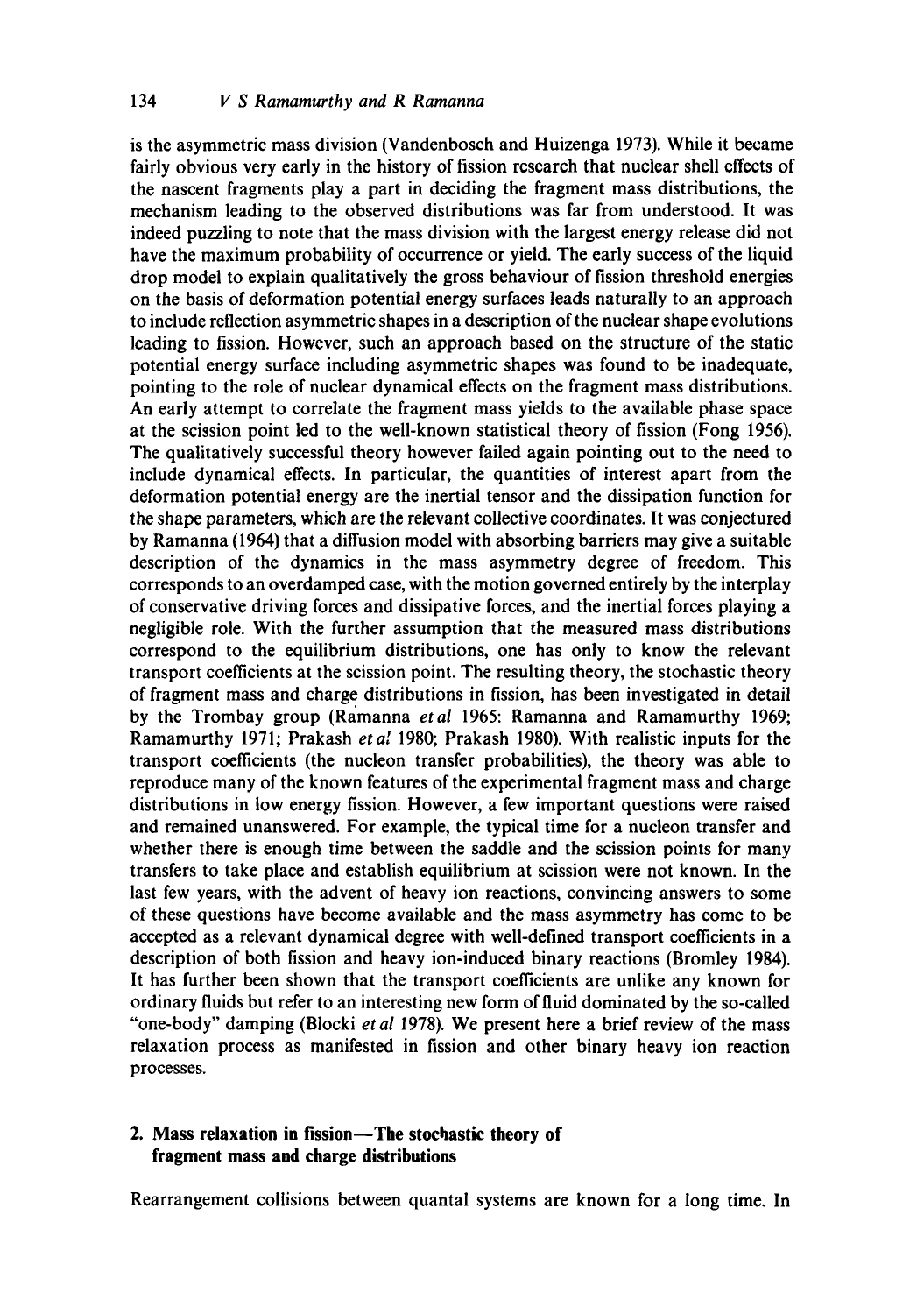the Bohr model of the capture and loss of electrons in the penetration of atomic particles through matter, an electron which is initially bound to a nucleus is transferred to another, both the nuclei moving relative to each other all the time. It was proposed by Ramanna more than two decades ago (Ramanna 1964; Ramanna *et al* 1965) that a similar exchange of nucleons might take place between two nascent fragments formed during the fission process near the scission point. The application of the theory of random flights with absorbing barriers at shell closures then gave a natural explanation of the asymmetric mass distributions in low energy fission of actinide nuclei. Though the model appeared to be at complete variance with the then existing fission theories based on the liquid drop model, in retrospect, it is now clear that the nucleon exchange model is simply a discrete version of an overdamped dynamics in the mass asymmetry degree of freedom. If one assumes that the relative motion of the nascent fragments is slow compared to the characteristic time for nucleon transfers, the process can be treated as a stochastic process where not only the nascent fragments are in thermodynamic equilibration within themselves but also attain mutual equilibration among themselves with respect to nucleon and energy transfers. The observed distributions of the fragment mass and charge then correspond to the equilibrium distribution near the scission point. The problem is one of calculating the nucleon transfer probabilities. If the two nascent fragments are cold, the direction of spontaneous transfer of nucleons is from the fragment having the higher Fermi energy to the one having a lower Fermi energy. Even if the nascent fragments have some excitation energy, a tendency for a preferential transfer of nucleons in the direction of decreasing chemical potential persists. Figure 1 shows a schematic diagram illustrating the nucleon exchange mechanism between the light  $(L)$  and the heavy  $(H)$ fragment.  $\rho_{L/H}(r)$  represents the diffuse matter densities of the fragments.  $g_{L/H}$  are the respective single particle level densities and  $f_{L/H}$  are the Fermi-Dirac occupation probabilities.  $\mu_{L/H}$  are the chemical potentials of the two fragments. A quantitative estimate of the relative probabilities of nucleon transfers in both directions can be made as (Ramanna and Ramamurthy 1969; Ramamurthy 1971; Prakash *et al* 1980,



**Figure** !. Schematic diagram illustrating the nucleon exchange mechanism between two nascent fission fragments.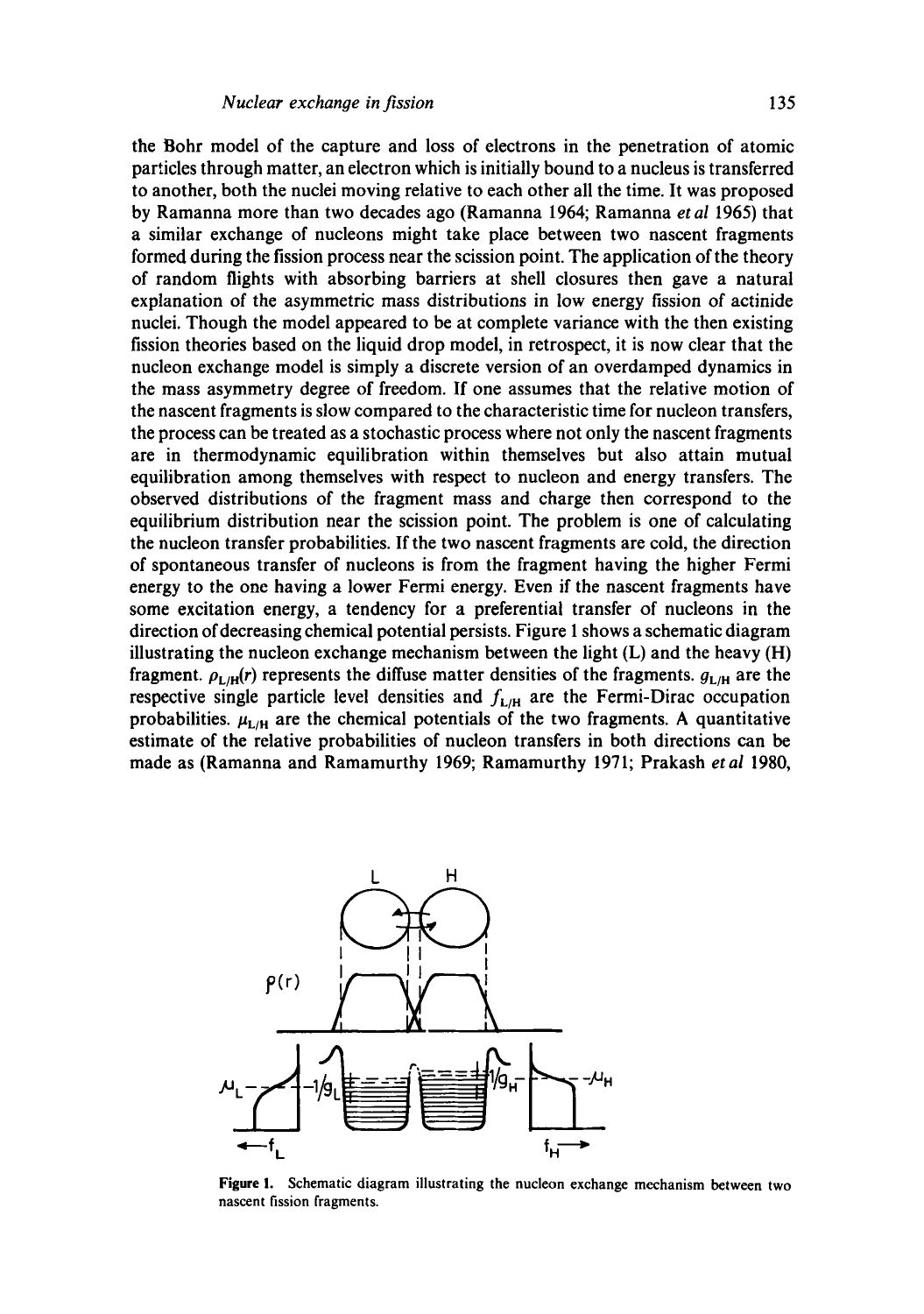Prakash 1980)

$$
P_{L-H} = \frac{2\pi}{\hbar} \int g_L(E) f_L(E) g_H(E) [1 - f_H(E)] |M_{LH}|^2 dE,
$$
  

$$
P_{H-L} = \frac{2\pi}{\hbar} \int g_H(E) f_H(E) g_L(E) [1 - f_L(E)] |M_{HL}|^2 dE.
$$

The matrix elements of transfer  $M_{H-L}$  and  $M_{L-H}$  can be taken to be equal because of microscopic reversibility. Since the main contribution to the integral comes from a narrow band of energy around the chemical potentials of the two nascent fragments, the quantities  $g_L$ ,  $g_H$  and the matrix element of transfer can be calculated at the mean chemical potential and taken out of the integral. One then has

where  $P_{L-H} = \frac{2\pi}{\hbar} |M|^2 g_L(\bar{\mu}) g_H(\bar{\mu}) I_{L-H},$ 

$$
I_{\mathbf{L}-\mathbf{H}} = \int f_{\mathbf{L}}(E) \left[ 1 - f_{\mathbf{H}}(E) \right] dE,
$$

with an analogous expression for  $P_{H-L}$ .  $\bar{\mu}$  is the mean chemical potential. For a nearly degenerate system like a nucleus having a temperature much less than the mean chemical potential, one gets

$$
I_{L-H} = (\mu_{H} - \mu_{L}) / {(\exp [(\mu_{H} - \mu_{L})/T] - 1)}.
$$

Thus the main driving force for the net transfer of nucleons from one of the fragments to the other is the difference in their chemical potentials though a finite temperature induces nucleon transfers in both directions. Nuclear shell structure effects influence the nucleon transfer probabilities through their influence on the single particle densities  $g_L(E)$  and  $g_H(E)$ . In fact, it is now well known that it is the deviations of  $g(E)$  from an average behaviour which are responsible for the shell effects on many of the observables. This will also influence the chemical potentials which are in general temperature-dependent.  $g_L(\bar{\mu})$  and  $g_H(\bar{\mu})$  are to be taken as an average of  $g_L(E)$  and  $g_H(E)$  around  $\mu$  over an energy range of the order of the temperature. It is obvious that with increasing temperatures, shell effects on all the quantities including the nucleon transfer probabilities will disappear. The stochastic theory has been investigated in all its details by the Trombay group and it was shown that the theory can reproduce many of the known features of fragment mass and charge distributions in fission. Figure 2 shows a few typical mass distributions calculated on the basis of the stochastic theory.

One of the early criticisms of the stochastic theory was whether there is enough time available before scission for sufficient number of nucleon transfers to take place to establish equilibrium in the mass asymmetry degree. Related to this criticism were the questions: what is the typical time for nucleon exchange and what is the time between the saddle and the scission points'?. Direct experimental evidence for substantial nucleon exchanges between two nuclei in interaction times of the order of  $10^{-21}$  s has now come from the studies of heavy ion collisions (Schroder and Huizenga 1984). It has also been established now that the motion between the saddle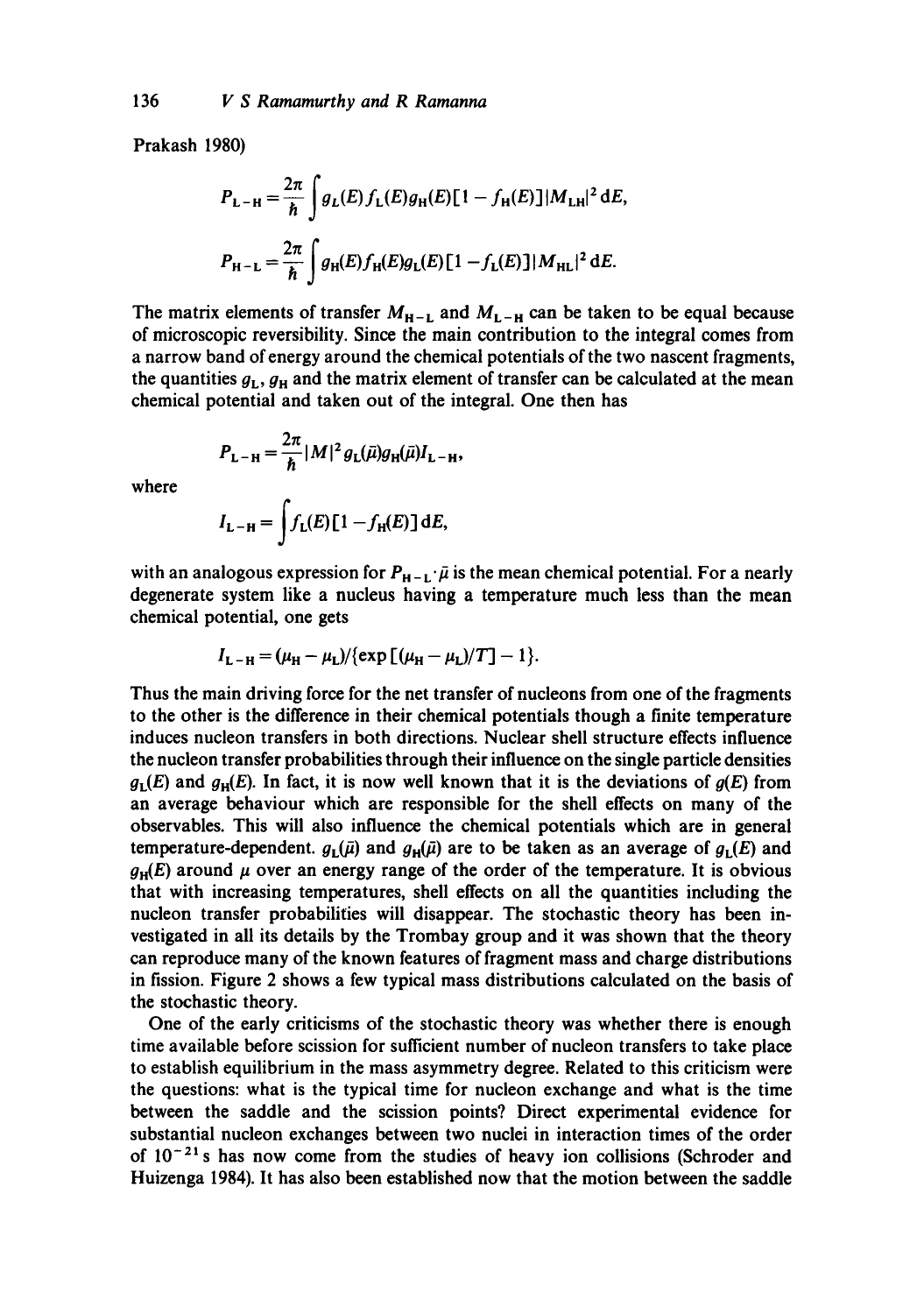

**Figure 2.**  Typical fragment mass distributions calculated on the basis of the stochastic theory.

and the scission point is viscous allowing enough time for a number of nucleon exchanges to take place. In addition, a few other questions were also raised and remained unanswered. For example, the relation between the stochastic theory and the conventional statistical theory was not very clear. In particular, in spite of both the theories being based on the equilibrium assumption, the predicted mass distributions were different appreciably.

In an effort to understand this apparent discrepancy, Kataria *et al* (1985) studied the stochastic model with the inclusion of transfers of 2-, 3- and 4-nucleon clusters. The cluster transfer probabilities were calculated using expressions analogous to the single nucleon transfer probability expressions with appropriately chosen chemical potentials for different clusters. Figure 3 shows the calculated equilibrium mass distributions in the fission of two typical nuclei  $^{160}$ Dy and  $^{120}$ Te under different model assumptions. These calculations had assumed the same overlap form factors for all the clusters and no shell effects. It is seen that with only one-nucleon transfer probabilities, the stochastic model predictions are much narrower compared to the statistical model results. However, with the inclusion of multi-nucleon cluster transfers, the stochastic model predictions converge to the statistical model results. Similar conclusions were drawn with the inclusion of shell effects when not only the width but also the peak of the equilibrium mass distribution depends on whether or not one includes cluster transfers. In the final stages of the fission process near the scission point, cluster transfers are highly inhibited as compared to single-nucleon transfers due to the large differences in the corresponding overlap form factors. Therefore, the stochastic model calculations dominated by single-nucleon transfers are more likely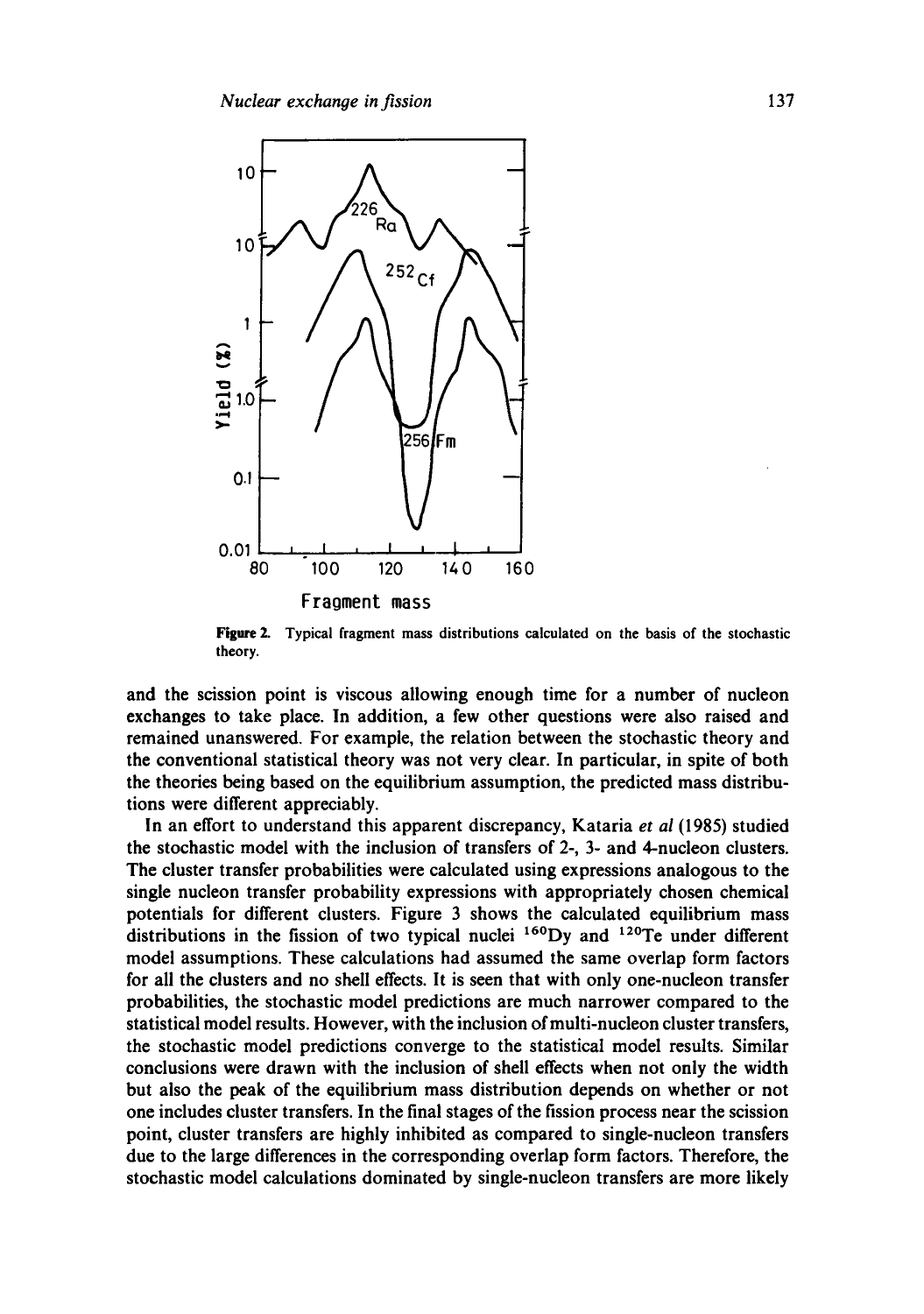

**Figure** 3. Calculated equilibrium mass distributions under different model assumptions.

to result in equilibrium mass distributions in agreement with the experimental distributions, as shown by the calculations of Prakash *et al* (1980).

#### **3. Mass asymmetry relaxation in binary heavy ion reactions**

Nucleus-nucleus collisions at moderate bombarding energies exhibit a rather broad spectrum of reaction mechanisms ranging from direct processes to fully equilibrated compound nucleus formation. Another striking feature of nuclear collisions is the clear hierarchical ordering of the different reaction channels with respect to relaxation in different collective coordinates. The new reaction channels which have been identified in medium energy heavy ion collisions are deep inelastic collisions, fast and quasi-fission reactions and pre-equilibrium fission reactions. In deep inelastic collisions, there is dissipation of relative kinetic energy and angular momentum but not of mass asymmetry. On the other hand, the fast and the quasi-fission reactions have full kinetic energy relaxation accompanied by a gradual relaxation of the mass asymmetry coordinate. Pre-equilibrium fission events have fully relaxed kinetic energy and mass asymmetry but have incomplete relaxation of the  $K$  quantum number associated with the tilting mode of the reaction plane. Finally, complete fusion leading to compound nucleus formation corresponds to complete relaxation of all relevant collective degrees of freedom. Figure 4 shows schematic illustrations of the three reaction types, namely, deep inelastic collisions, quasi-fission and compound nucleus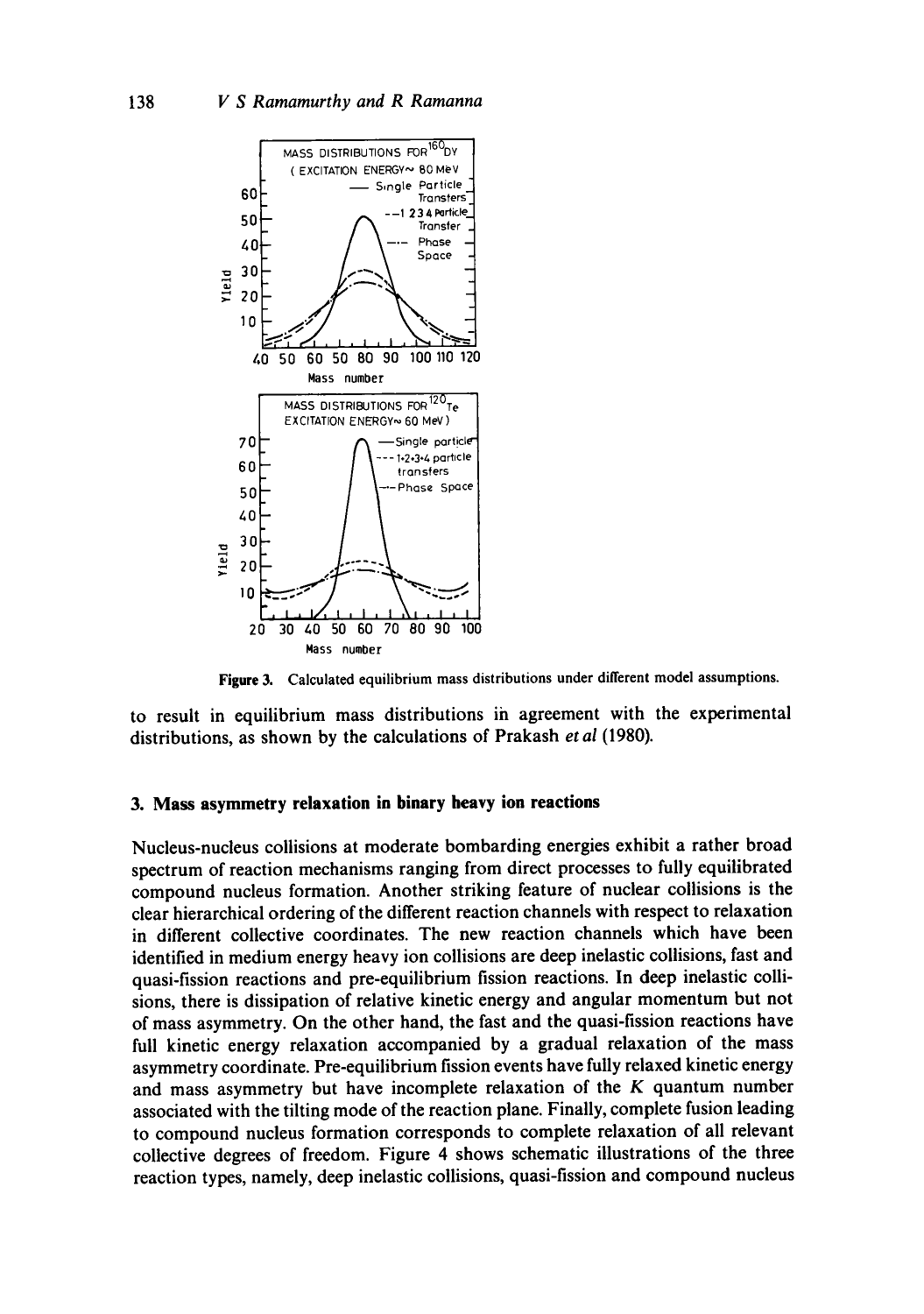

**Figure 4.** Schematic illustration of the three reaction channels that occur in strongly interacting heavy ion collisions at medium energies.

formation. Since both DIC and quasi-fission reactions proceed at a time scale comparable to the time for one revolution of the dinucleus complex, it is possible to determine the reaction time from an analysis of the angle versus kinetic energy loss and angle versus mass distributions of the reaction products. Information on mass relaxation can therefore come from studies of the time evolution of the mass asymmetry in deep inelastic collisions and fast and quasi-fission reactions. The mass relaxation in deep inelastic collisions and quasi-fission reactions exhibit different characteristics both because of the different reaction times involved and because of the different strength of interaction between the two partners resulting in mass exchange.

#### *3.1 Mass exchanoe in deep inelastic collisions*

It was first observed in a number of heavy ion-induced deep inelastic collisions that the double differential cross-sections  $d^2\sigma/(dE \times dZ)$  cut at a fixed final energy or energy loss have nearly a Gaussian shape. Figure 5 shows the Z distributions of projectile-like fragments in <sup>209</sup>Bi + <sup>136</sup>Xe reactions at  $E_{lab} = 940$  MeV for a succession of 26 MeV wide bins in total kinetic energy with centroids as indicated at each distribution (Schroder and Huizenga 1984). The experimental spectra are described rather strikingly well by Gaussian fit curves drawn through the data points. The development of the fragment Z distributions with increasing energy loss illustrated in figure 5 is quite suggestive of a classical nucleon diffusion mechanism where individual nucleons are exchanged between the reaction partners in random directions. As the interaction time proceeds and as the kinetic energy is dissipated, both the mass and the charge distributions of the final fragments broaden significantly. One has also observed in these studies a net change in the element distribution without an associated drift in the average fragment mass consistent with a fast equilibration of the isospin mode during a short reaction time of about  $1 \times 10^{-21}$  s. These features offer a unique opportunity to study nucleon transport processes occurring between two interacting nuclei.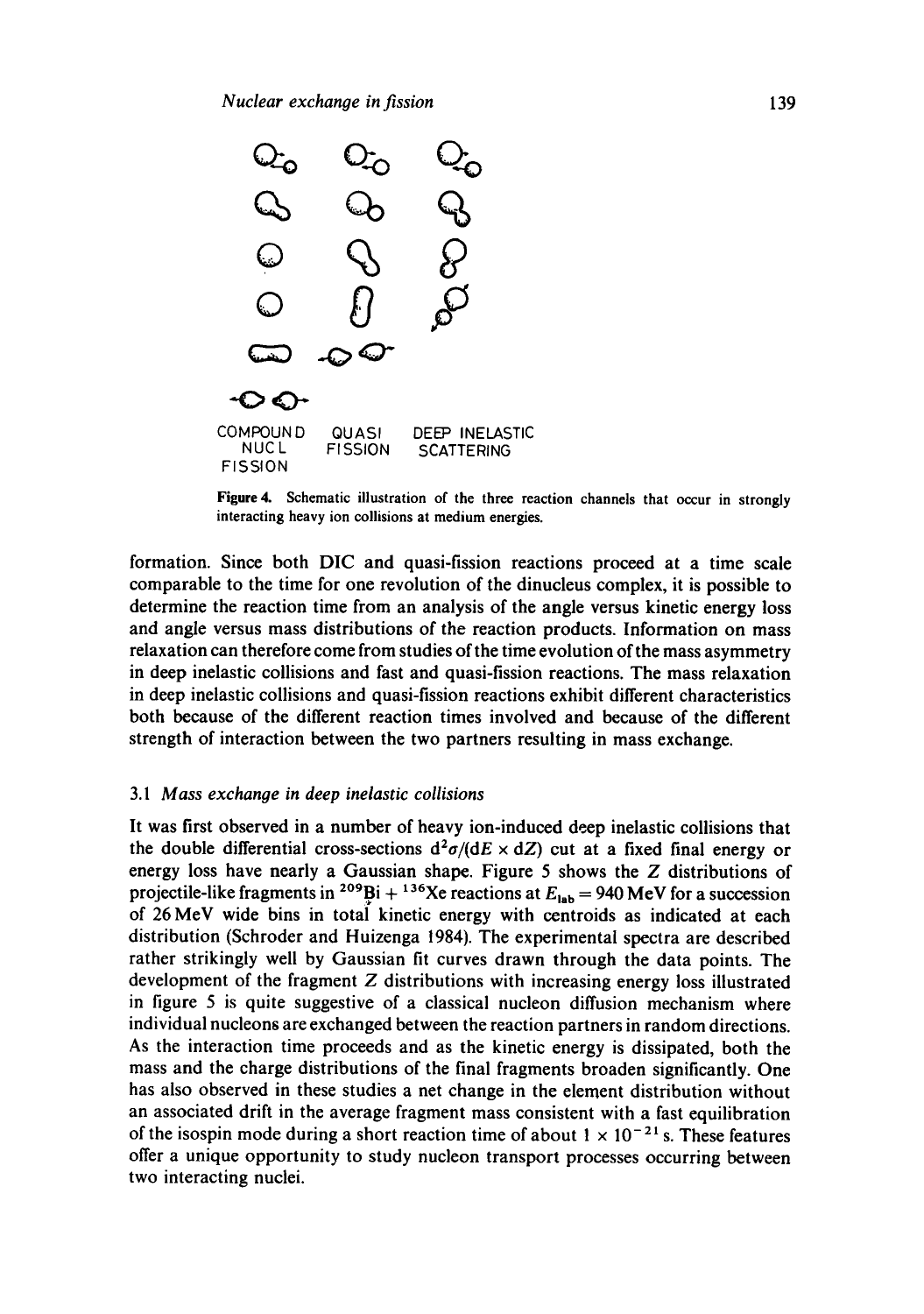

Figure 5. Charge distributions of projectile-like fragments in deep inelastic collisions for specific energy losses.

In a simplified model of nuclear shape evolutions (Randrup 1978, 1979), the heavy ion reaction dynamics is described by the time evolution of a set of macroscopic coordinates  $q_i$  specifying the relative separation, neck opening, mass, charge and mass-to-charge asymmetry, angular momentum etc. One can then assume that the mean values of these coordinates follow the classical Lagrange-Rayleigh equations of motion determined by conservative, dissipative and inertial forces

$$
\left[\frac{\mathrm{d}}{\mathrm{d}t}\frac{\partial}{\partial\dot{\bar{q}}_i}\frac{\partial}{\partial\bar{q}_i}\right]L=-\frac{\partial F}{\partial\dot{\bar{q}}_i},
$$

where  $L$  is the Lagrangian. The dissipation function  $F$  describes the irreversible conversion of kinetic energy of relative motion into internal excitation owing to changes in the binding energies induced by nucleon exchanges, recoil momentum as well as damping of other collective motions. The equations of motion for the mean values of the collective coordinates can also be coupled to a Fokker-Planck equation for the time evolution of the distributions around the mean values. For the case of the mass and charge asymmetry, one has

$$
\frac{\mathrm{d}}{\mathrm{d}t}P(N,Z,t)=\left[-\frac{\partial \nabla_N}{\partial N}-\frac{\partial \nabla_Z}{\partial Z}+\frac{\partial^2 D_{NN}}{\partial N^2}+\frac{\partial^2 D_{ZZ}}{\partial Z^2}\right]P(N,Z,t),
$$

where  $P(N, Z, t)$  is the joint probability of finding N neutrons and Z protons in one of the fragments. As mentioned earlier, the physical information on the microscopic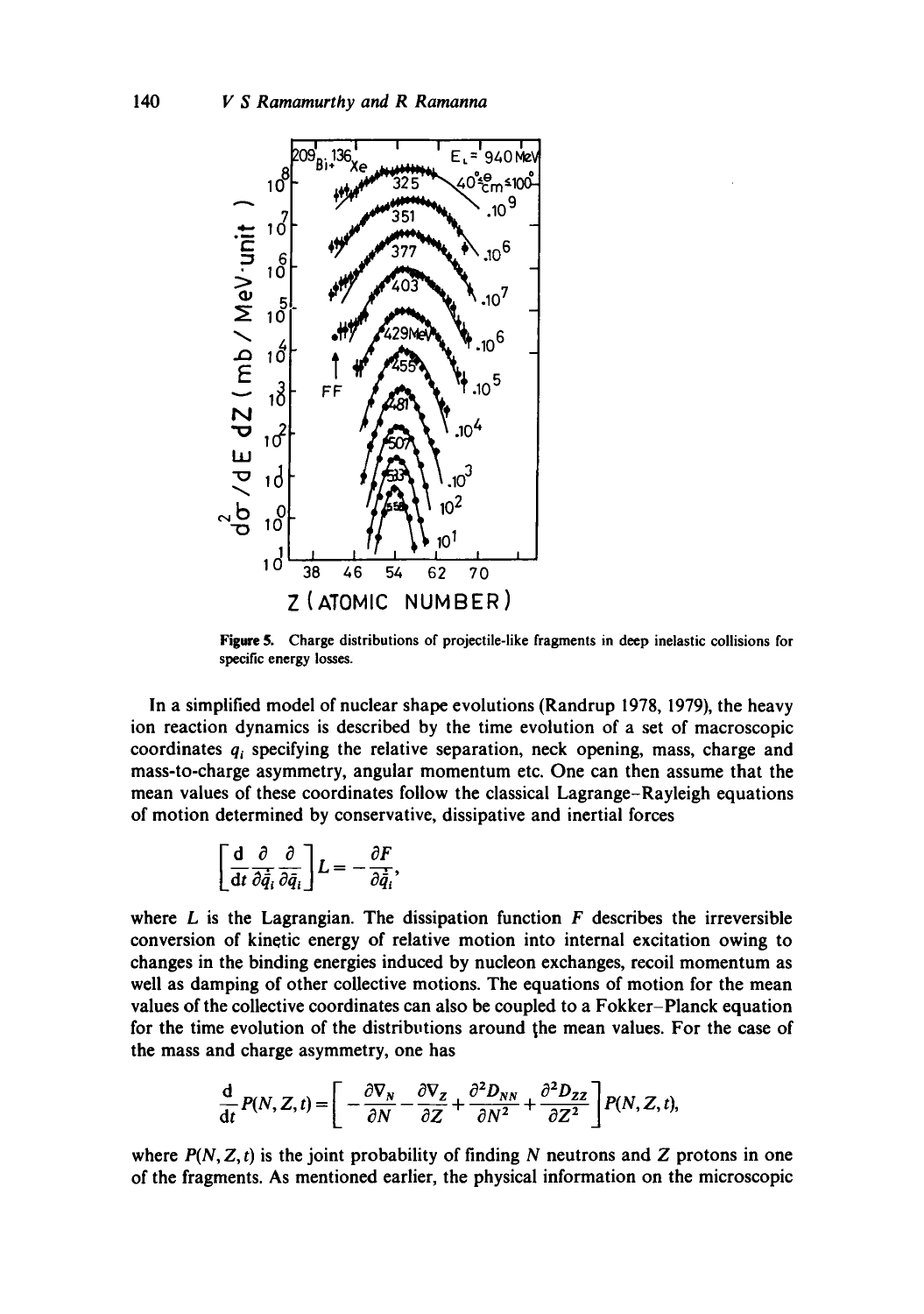nucleon transfer probabilities at each instant of time  $t$  is contained in the drift and the diffusion coefficients  $V$  and  $D$  respectively. The average neutron and proton numbers are expected to change with rates determined only by the drift coefficients as

$$
\partial \overline{N}/\partial t = V_N
$$
 and  $\partial \overline{Z}/\partial t = V_Z$ ,

whereas the growth of the corresponding covariances of the probability distributions depends on the drift and the diffusion coefficients and the covariance already accumulated. Evaluated along the mean trajectory  $[\bar{N}(t), \bar{Z}(t)]$  these growth rates can be written as

$$
\frac{\partial}{\partial t}\sigma_N^2 = 2\left(D_{NN} + \sigma_N^2 \frac{\partial V_N}{\partial N} + \sigma_{NZ} \frac{\partial V_N}{\partial Z}\right),
$$
\n
$$
\frac{\partial}{\partial t}\sigma_Z^2 = 2\left(D_{ZZ} + \sigma_Z^2 \frac{\partial V_Z}{\partial Z} + \sigma_{NZ} \frac{\partial V_Z}{\partial N}\right),
$$
\n
$$
\frac{\partial}{\partial t}\sigma_{NZ} = 2D_{NZ} + \sigma_N^2 \frac{\partial V_Z}{\partial N} + \sigma_Z^2 \frac{\partial V_N}{\partial Z} + \sigma_{NZ} \left(\frac{\partial V_N}{\partial N} + \frac{\partial V_Z}{\partial Z}\right),
$$
\n
$$
\sigma_A^2 = \sigma_N^2 + \sigma_Z^2 + 2\rho \sigma_N \sigma_Z,
$$

where  $\rho = \sigma_{NZ}/\sigma_N \sigma_Z$  is the correlation coefficient. The above growth rate expressions take into account the constraints imposed on the transport process by the variation of the drift coefficients with  $N$  and  $Z$  arising mainly due to the curvature and the alignment of the underlying time-dependent potential energy surface and therefore lead to the eventual attainment of the equilibrium variances in the  $N$  and  $Z$ distributions. Although the mixed diffusion coefficient  $D_{NZ}$  is zero owing to the statistical independence of individual nucleon exchanges, a covariance  $\rho\sigma_N\sigma_Z$  develops with time because of the misalignment of the underlying potential energy surface with respect to the  $N-Z$  coordinate system. Randrup (1978) has given a parameter-free calculation of the transport coefficients including their form factors for peripheral collisions based on the mean field approximation. While the underlying mechanism of nucleon exchange between two nuclei is very similar to that employed by Ramanna *et al,* the Randrup model explicitly takes into account the relative motion of the two nuclei and evaluates all transport coefficients. Analysis of the energy loss versus mass/charge widths in deep inelastic collisions has brought out not only the dominant role played by the nucleon exchange mechanism both in the damping of relative motion and in the relaxation of the mass asymmetry mode but also the intricate interplay between the static driving forces and the dynamic characteristics of the nucleon exchange process (Kapoor and De 1982; De and Kapoor 1983; Schroder and Huizenga 1984).

#### 3.2 *Mass equilibration in quasi fission reactions*

In the hierarchy of strongly interacting heavy ion collisions, quasi-fission is the mass asymmetry relaxation mode (Toke *et al* 1985). Figure 6 illustrates tLe topology of the potential surface which makes it possible to sample various stages of motion even though the observation method is restricted to a recording of the final states only.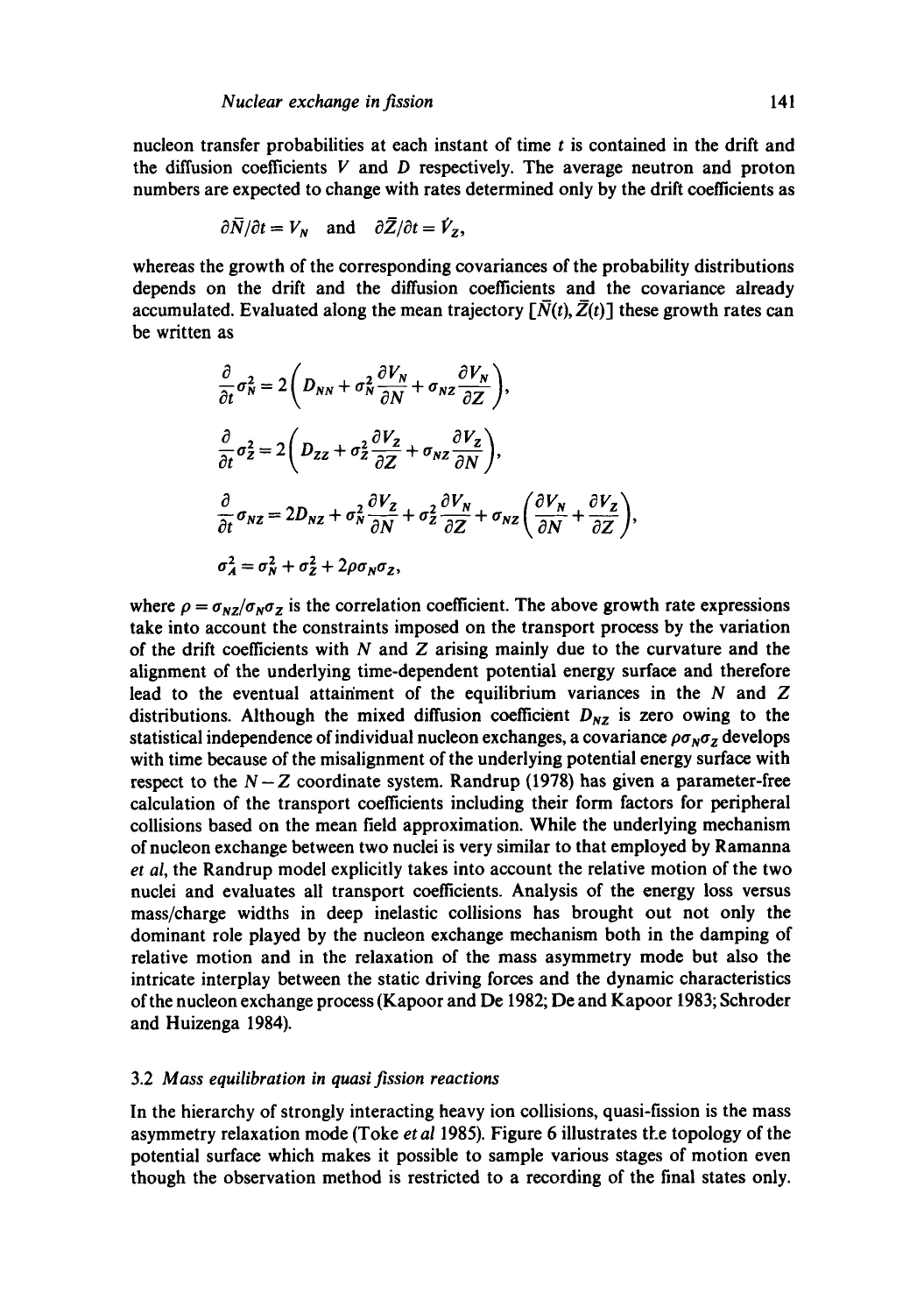

Figure 6. Topology of the potential energy surface appropriate to mass asymmetry relaxation in quasi fission.

The target and the projectile after making contact go through various dinuclear states when the relative motion is brought essentially to a stop resulting in an excited asymmetric mononuclear configuration. The combined Coulomb and surface forces then drive the system towards symmetry but the system will come apart at various stages of this process giving rise to the observed broad mass-angle distributions. Since the reaction proceeds also in this case at a time scale comparable to the time for one revolution, it is possible to determine the reaction time from an analysis of the angle versus mass distributions of the products. Extensive measurements of the mass drift in <sup>238</sup>U-induced quasi-fission reactions on targets of <sup>32</sup>S, <sup>40</sup>Ca, <sup>48</sup>Ca and <sup>nat</sup>Zn at several bombarding energies ranging from  $4.6 \text{ MeV}/u$  to  $7.5 \text{ MeV}/u$  have recently been reported by Toke *et al* (1985). From the analysis of the triple differential cross-sections  $d^3\sigma/dA d\theta dE_k$  for binary events and the resulting plot of the mass asymmetry versus time, shown in figure 7, three distinct features were deduced:

(i) The mass asymmetry relaxation can be described by an exponential relaxation law. (ii) Within experimental error, the time constant for the relaxation is the same for all systems varying in total mass between  $A = 270$  and  $A = 302$  and in total charge between  $Z = 108$  and  $Z = 122$ .

(iii) Within error, the relaxation time is independent of the excitation energy during the reaction.

These observations are compatible with a picture of the mass asymmetry relaxation in terms of motion in a harmonic driving potential subject to strong dissipative forces of the one-body type. If  $k$  is the force constant describing the parabolic potential and m the mobility, the time constant  $\tau$  is given by

$$
\tau^{-1}=km.
$$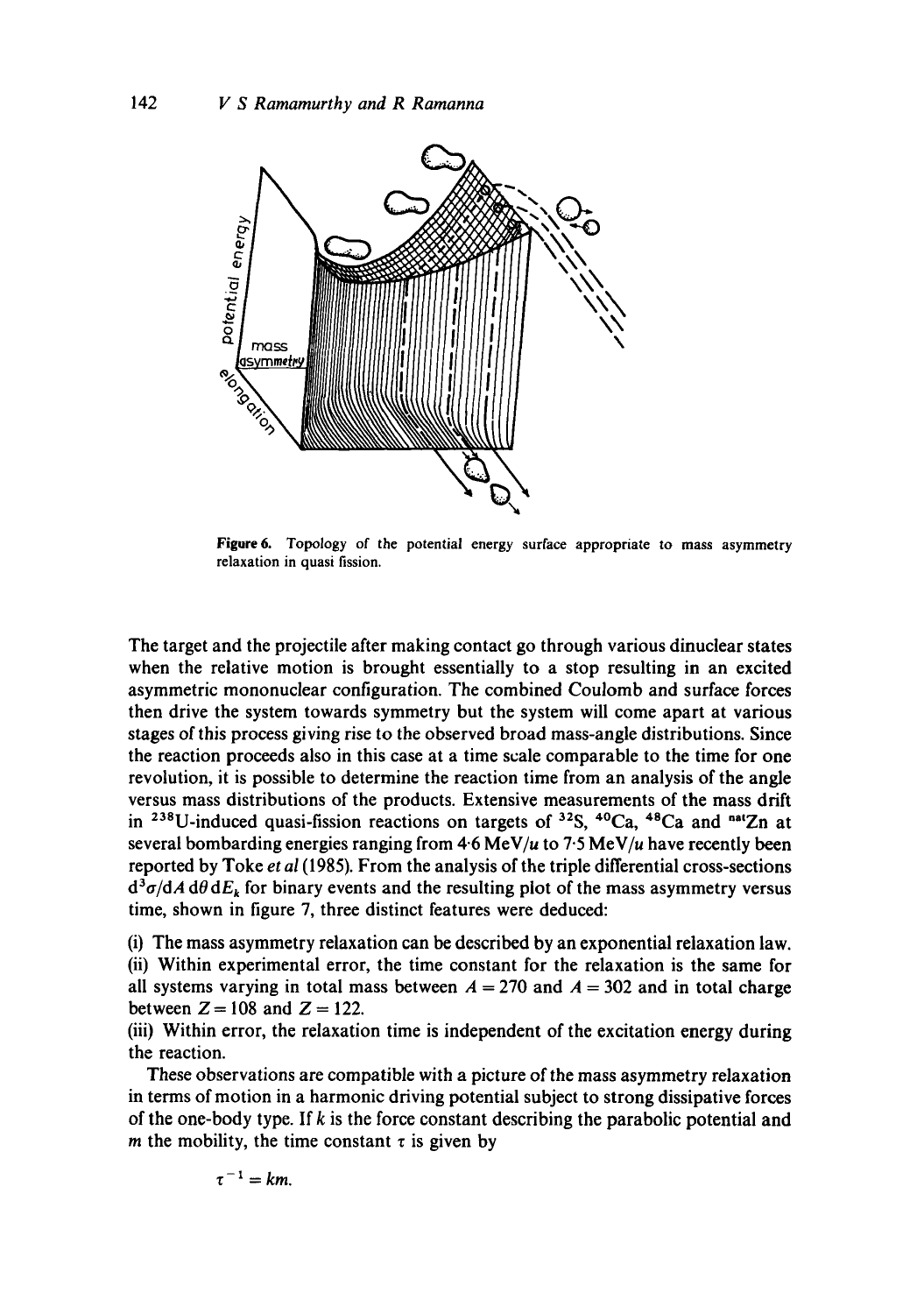

Figure 7. Mass asymmetry relaxation versus time in several <sup>238</sup>U-induced reactions. The mass relaxation is expressed as  $[\langle A \rangle - (A_P + A_T)/2]/[A_P - (A_P + A_T)/2]$  with  $A_P = 238$  and  $\langle A \rangle$  is the mean heavy fragment mass.

The mobility is itselfa product of a geometrical form factor and a dissipation coefficient describing the medium. Thus

 $\tau^{-1}$  = (force const.) x (geom. fac.) x (dissipation coeff.).

The observed "universal" exponential relaxation law implies that the product of these three factors is an approximate constant of motion. While the fact that the different target-projectile combinations fit the same relaxation curve is an indication that the product (force const.)  $\times$  (geom. factor) remains constant within the relatively narrow range of total mass and charge sampled by the experiment, the near-constancy of the relaxation time for different values of the bombarding energy and hence excitation energy indicates that the dissipation coefficient must also be independent of excitation energy. This is indeed what one expects from the one-body dissipation theory where the dominant dissipation mechanism is due to collisions of the long mean-free path particles with the nuclear surface as it tries to move towards its equilibrium shape. It is quite different from the picture of two-body collisions in the interior of the nucleus giving rise to the dissipation that varies as  $1/T^2$  (equivalently as  $1/E^*$ ). One also obtains a satisfactory fit by assuming a common delay of about  $1 \times 10^{-21}$  s before mass drift sets in. This delay one can associate with the initial and the final dinuclear stages of the collision, where there is essentially no mass asymmetry motion.

# **4. Summary and conclusions**

Mass asymmetry is one of the important collective degrees of freedom in a macroscopic model of nuclear shape evolutions describing fission and medium energy heavy ion reactions. The dynamics in this coordinate seems to be dominated by a strong viscosity of the one-body type, a unique feature of the quantum nuclear fluid. While the heavy ion reactions have provided very detailed information on the time evolution of the mass asymmetry, the deduced viscosity is structureless without shell and pairing effects